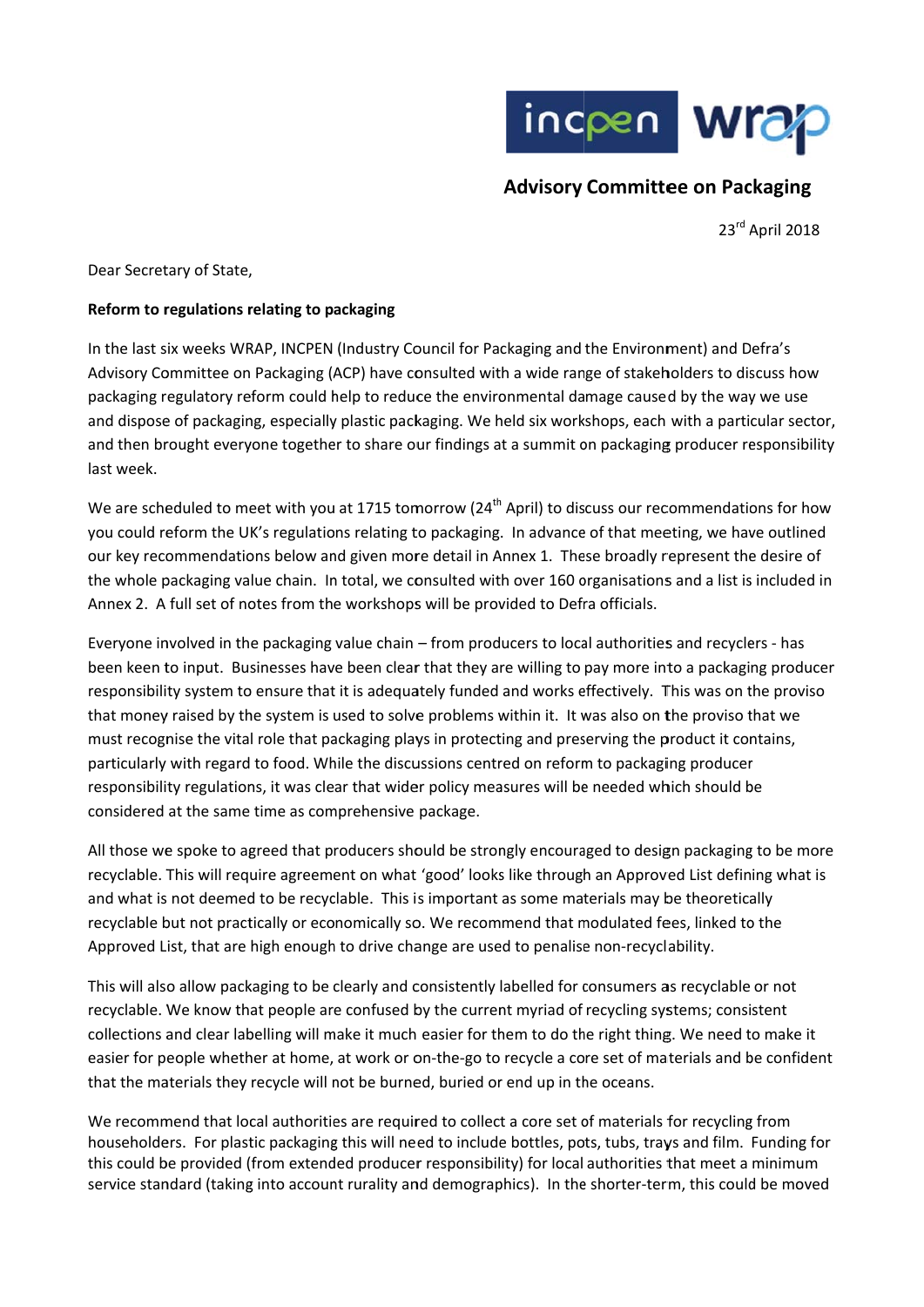forward by asking the Environment Agency to ensure that local authorities and business waste providers comply with existing regulations on separate collections.

People will still need motivating to use their recycling services and consistent, proven communications can help to make recycling the norm. It was widely agreed that extended producer responsibility must also cover the cost of local and national communications. However, there is scope to use the current packaging regulations to require better consumer information now. The current Consumer Information Obligation requires producers to provide information on how to dispose of packaging. Under your current powers, you could amend this obligation to require producers to do more to encourage consumers to recycle. Local authorities we spoke to were also keen, as a back‐stop measure, to be able to require their residents to recycle effectively (if all other measures fail to nudge the behaviour change needed). You could grant this by amending section 46 of the Environment Protection Act.

The potential for contamination in exported materials, especially plastics, to damage the environment and pollute the oceans was a particular concern. There was widespread agreement that more rigorous control is needed of materials that are exported. This would require stronger compliance monitoring and enforcement by the Environment Agency. The cost of this could be met by higher accreditation fees for recyclers and exporters. This would require HM Treasury to allow the Environment Agency to use compliance fees to fund enforcement activity.

Much of WRAP's work to increase recycling has been about creating markets for secondary materials. Markets are critical for the system to work effectively and to ensure that collected materials are recycled. Creating demand for recycled plastics could be driven quickly through public procurement – setting recycled content requirements for purchased goods. The Government could also consider other complementary fiscal measures such as virgin material taxes or tax relief on recycled plastics. The role of business is very important here too and initiatives like the UK Plastics Pact will help to drive markets through commitments to higher recycled content in plastic packaging.

Finally, to make all this work, we recommend establishing an independent arbiter, whose role would include developing and maintaining the Approved List of recyclable materials as well as agreeing how to distribute the funds that are raised.

We look forward to discussing all this with you on 24<sup>th</sup> April.

Kind regards,

Marcus Gover, CEO WRAP Paul Vanston, CEO INCPEN Phil Conran, Chair ACP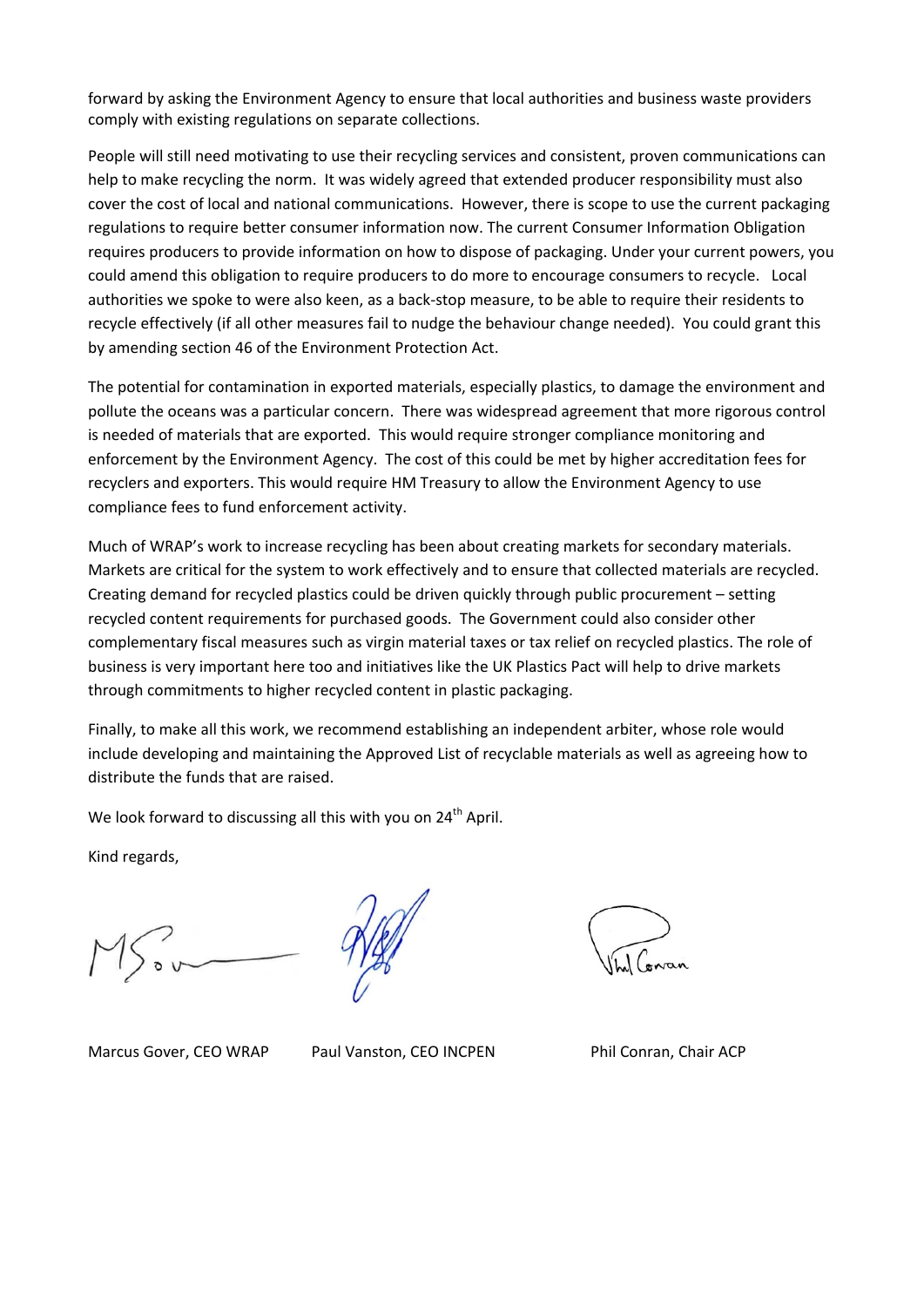## **Annex 1 ‐ Findings and Industry Recommendations on Reform to Regulations Relating to Packaging**

Workshops were held for each of the following key groups: brands and retailers, local authorities, waste management companies, reprocessors, compliance schemes and SMEs. A final summit meeting was also held involving all those invited to the workshops, plus NGOs, devolved administrations and other government departments to present findings and seek consensus. The discussions centred on potential reform to producer responsibility although it quickly became clear that in in order to help people do the right thing, wider policy needed to be considered as well as action taken by business to help deliver more rapidly. The following recommendations have come out of this consultation exercise and represent the key measures that industry believes should be taken forward for further consideration.

## **Underpinning principles**

It was universally agreed that there is a need for radical change to the existing producer responsibility regime. This change needs to be cohesive with other policy instruments and consistent across the UK with greater transparency and accountability. It needs more effective compliance monitoring and enforcement with money raised by the system to be used for the system. The most important thing that came across is an overwhelming support to make it easier for people to do the right thing. Throughout the workshops there was support for an independent body that had an overarching remit across the five themes below. The role of the independent body would be to consult and then signal to the market what constitutes responsible packaging design and ensure that funds raised through the system are spent in the system in the most optimal way possible – making it easier for people to do the right thing.

## **Better packaging design**

- As overall resource efficiency is challenging to adequately capture and incentivise there was agreement that recyclability is the right parameter to promote in packaging design.
- There was clear support for rewarding recyclability and penalising non-recyclability through modulated fees. These fees could, for example be directed at certain non‐recyclable materials to encourage businesses to do the right thing.
- Brands and retailers told us that they require guidance on the best packaging choices to ensure that what they put on the market can be recycled when it reaches end‐of‐life.
- Our recommendation is that the supply chain should be encouraged to use an 'Approved List' of packaging. This would need to be developed by an independent organisation based on evidence and ensuring that there were no unintended consequences for other actors in the supply chain.
- For plastics, recycling data will need to be collected by polymer to support the use of modulated fees.
- We recommend stronger enforcement of Essential Requirements regulations.
- Wholesalers and on-line sellers are often not being captured under the system and a quick win may be to tighten the regulations around this.
- Higher re-melt targets for glass is potentially a quick win.
- Together these measures should drive packaging innovation here in the UK and more widely.

#### **Making it easier for people, whether at home, at work and on‐the‐go**

- Industry supports a mandatory national labelling scheme of packaging stating what is and is not recyclable (against an 'Approved List' as designated by an independent organisation).
- Producers could be required to fund national communications campaigns including behavioural change for on-the-go recycling and for local authorities to invest in improved local communications. This could be through extended producer responsibility, but in the short-term by reviewing requirements of Consumer Information Obligation under existing regulations.
- The role of education is also important. We believe there is more that can be done to educate the younger generation, in schools and elsewhere to create a generational change in behaviour so essential for long term sustainability.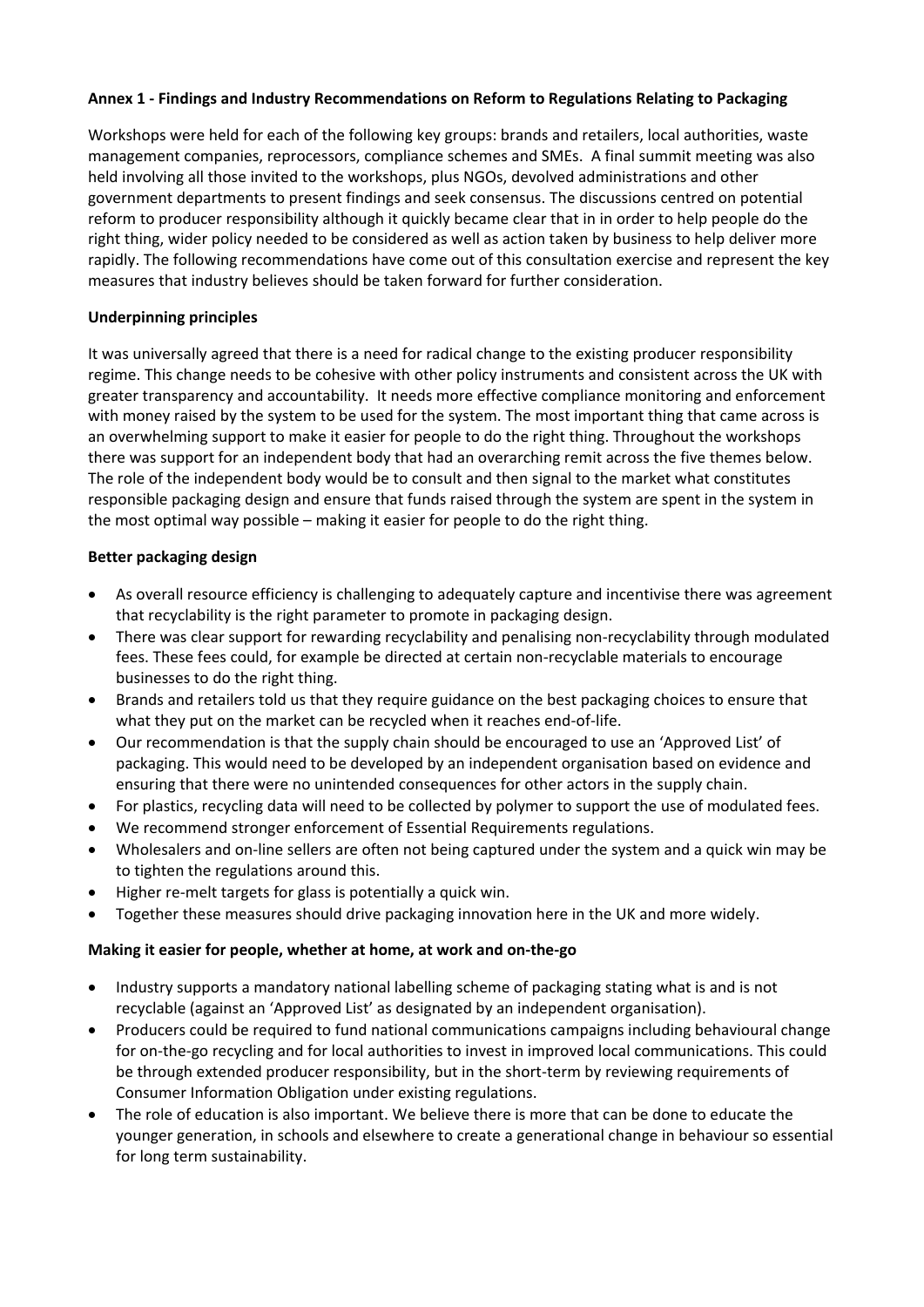## **Higher quality, consistent collections:**

- There was support for collections of recovered materials to be at a consistently high standard.
- Consistency of material collection at the household, commercial and on-the-go need to be considered while taking into account differing levels of cost and performance associated with rurality and demographics.
- Our recommendation is that local authorities should be required to meet a minimum, consistent collection service ‐ the cost of which should be funded by producers in accordance with extended producer responsibility.
- Materials consistency, combined with incentives to improve will result in significant economies of scale ensuring that collections are as cost efficient as possible. Potential measures outside of the producer responsibility system include requiring all business to present (separate) their waste for recycling.

## **High quality feedstock for reprocessing:**

- There was considerable support from industry to ensure that the recovered materials that we export (in particular plastics) are of a high standard and do not pollute the oceans.
- Our main recommendation is that there should be tighter compliance monitoring and enforcement of existing export regulation, with the costs covered through accreditation charges. Allowing the Environment Agency (EA) to use funds raised from compliance for enforcement, giving greater direction on how civil sanctions can be used and strengthening waste export tracking are potential short‐term measures.
- We propose a split target for plastics recycling UK vs export (aiming for a higher proportion of recycling taking place in the UK).
- To support higher recycling we would like to see all reprocessors to be accredited (this could be achieved in part by utilising the existing waste permitting system).
- Together these measures may help to level the playing field between UK and overseas reprocessors and will also help drive more investment into UK recycling capacity. But ensuring a consistent, reliable supply of high quality materials can only go so far in encouraging manufacturers to use it.

## **Markets with strong demand for recycled content**

- Industry told us that more needs to be done to help on the demand side, 'pulling' recovered materials into use in packaging and other products. Recycled content was felt to be an important area for plastic given that packaging is its largest market.
- It was agreed that it is very difficult to measure and incorporate recycled content under the current packaging regulations.
- There may be a case for fiscal disincentives for virgin materials that would help stimulate demand for recovered materials.
- We believe that there is more that Government can do to help develop markets for more recovered materials and show leadership. Our recommendation is that the UK Government increases its green procurement, specifying recycled content in the products it uses.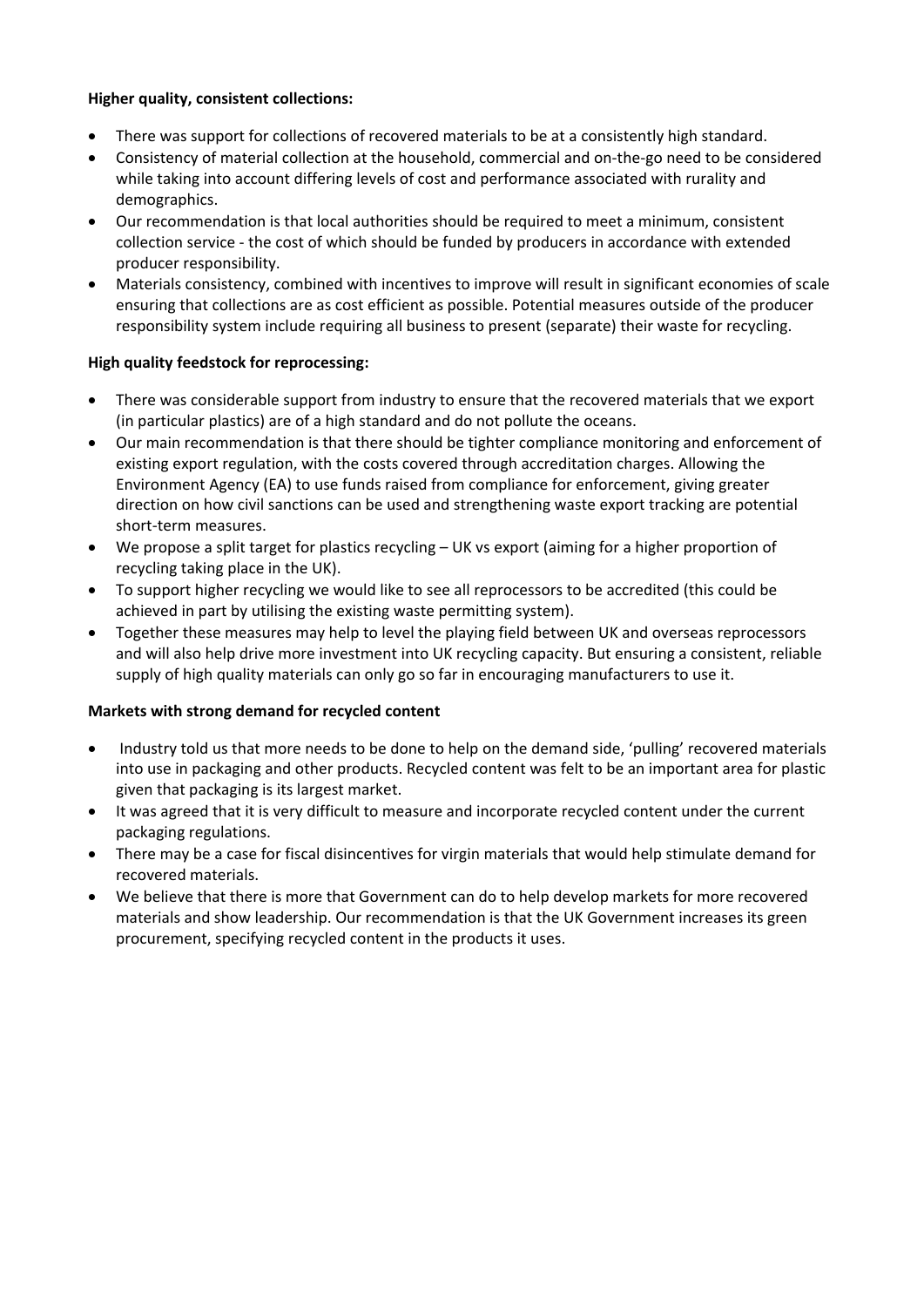#### **Annex 2 ‐ List of organisations engaged in the process by WRAP, INCPEN and ACP**

Ace UK ALDI Alupro Amaray arc21 Ardagh Packaging Asda Association of British Pharmaceutical Industry Association of Convenience Stores Ball Beverage Packaging Beer & Pub Biffa Biffa Polymers Biffpack BPIF Cartons British Drinks Association British Frozen Food Federation British Glass British Hospitality Association British Plastics Federation British Retail British Soft Drinks British Toy and Hobby Association Britvic Bucks County Council

Consortium

Bunzl Campaign to Protect Rural England Chase‐Plastics Choice Packaging Solutions Limited CIWM Clean Tech Coca Cola European Partners Comply Direct Comply with Clarity Complypak Confederation of Paper Industries Co‐op CRN UK Crown Group Cycle Link Danish Crown

Danone

Department for Business Energy and Industrial Strategy Department for Communities & Local Government Department for Environment, Food and Rural Affairs, Northern Ireland Department of Agriculture Environment and Rural Affairs Dixons Dover District Council DS Smith Eco Veritas Ecosurety Ella's Kitchen Environment Agency Environmental Services Association ERP Recycling Eunomia Euro Key Recycling Europen Faerch Plast UK Ltd

FCC Environment

Food and Drink Federation

Foodservice Packaging Federation

Glass Recycle

Greater Manchester Waste Disposal Authority

Green Alliance

Greenpeace

Hampshire County Council

Highland Spring

HM Treasury

Huhtamaki

Iceland

Innocent

Jayplas

Keep Britain Tidy

Keep Scotland Beautiful

Kent Resource Partnership

Kite Environmental Solutions

LEDNet

Lidl

Linpac

Local Authority Recycling Advisory Committee (LARAC)

Local Government Association

London Borough of Newham

London Waste and Recycling Board

LRS Suntory (Lucozade Ribena)

Marks and Spencer

McDonalds

Metal Packaging Manufacturers Association

MKD32 Ltd

Müller UK & Ireland

National Association of Cider Makers

National Association of Waste Disposal **Officers** 

National Infrastructure Commission

Natural Resources Wales

Nestle